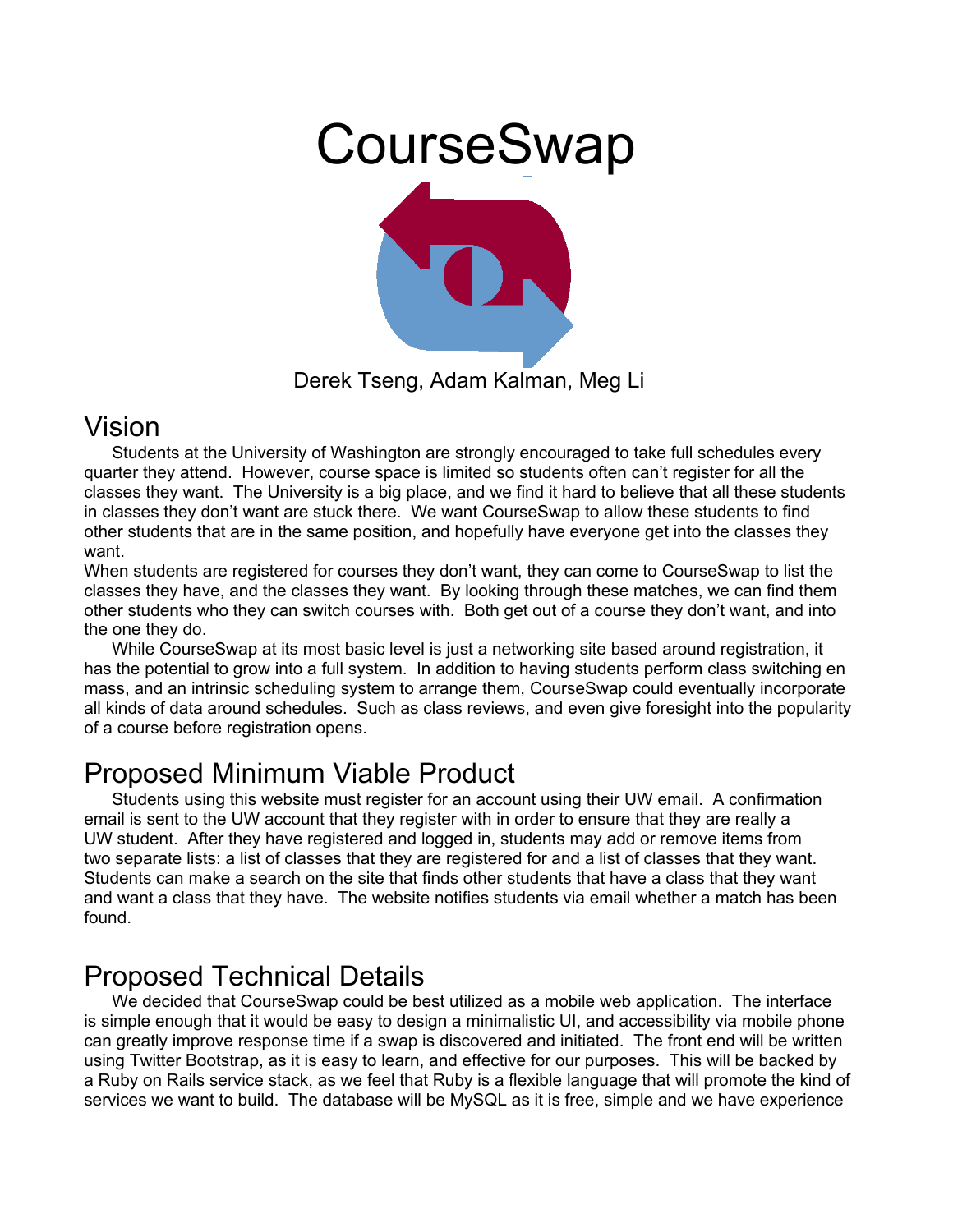with it.

### Risks

CourseSwap has two main risks that we foresee. The first is that the interaction is driven by the students themselves. CourseSwap gets better and more efficient (in terms of swaps successfully completed) with a higher userbase. If only one person is in the system, there is nobody to swap with. So for the system to be as successful as possible, it would have to be advertised.

The other risk is that since CourseSwap isn't a part of the University of Washington registration process directly, we can't offer any guarantees about the mechanics of the swap. So the potential for abuse is very high. While we can't necessarily prevent this abuse, by forcing users to use a UW email that has been verified, we can offer effective and swift account bans when abuse is reported.

There is one other risk that could arise if CourseSwap does become popular. If the practice of using CourseSwap to get into the courses you want becomes widespread, then it creates a metaeconomy around the courses based on their popularity and availability. So it is possible we would see a large spike in students registering for classes they have already taken in hopes that it would be more popular when trying to find a swap.

### Stretch Goals

- Automatically update user profiles when swaps are completed
- Students can provide additional contact information (cell number, etc)
- Allow students to set up a "swap appointment"
- Simple messaging service for users before they swap contact info
- Password recovery
- 3+ man swapping
- Search caching
- Check if user enters in faulty classes / Editing field for existing class